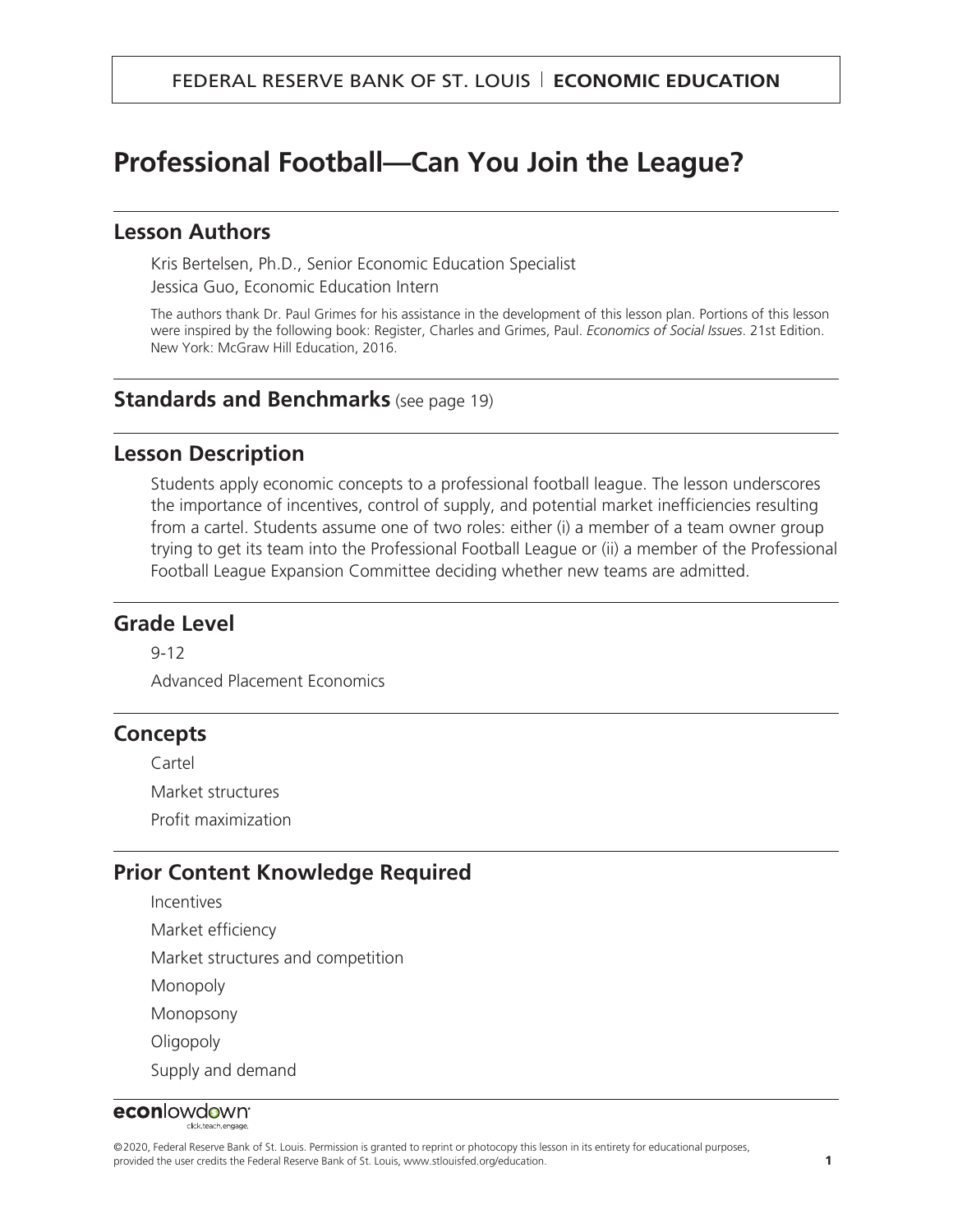## **Compelling Question**

How does economic competition affect professional sports leagues and teams?

# **Objectives**

Students will be able to

- recognize competition and incentives in professional sports,
- describe a cartel,
- describe a monopoly,
- explain how professional sports leagues exhibit behaviors of a cartel and a monopoly, and
- interpret the interdependent relationship between a professional sports league and the individual teams in that league.

# **Time Required**

75-90 minutes

### **Materials**

- Visual 1: League Restrictions
- Visual 2: Market Structures
- Visual 3: The Case of Professional Sports as a Cartel
- Visual 4: League Success
- Handout 1: League Expansion Committee Instructions, one copy for each of three or four committee members
- Handout 2: Team Roster, one copy for each student
- Handout 3: Assessment, one copy for each student
- Handout 3: Assessment—Answer Key for the teacher
- Calculators (optional)

### **Procedure**

- 1. Introduce the topic by asking students to share their preferred sports and to name some of their favorite professional teams. (*Answers will vary*.)
- 2. Ask students for examples of economic decisions professional sports teams face. (*Answers will vary but may include personnel decisions, stadium maintenance or construction, ticket pricing, vending choices, or team merchandise selection.*)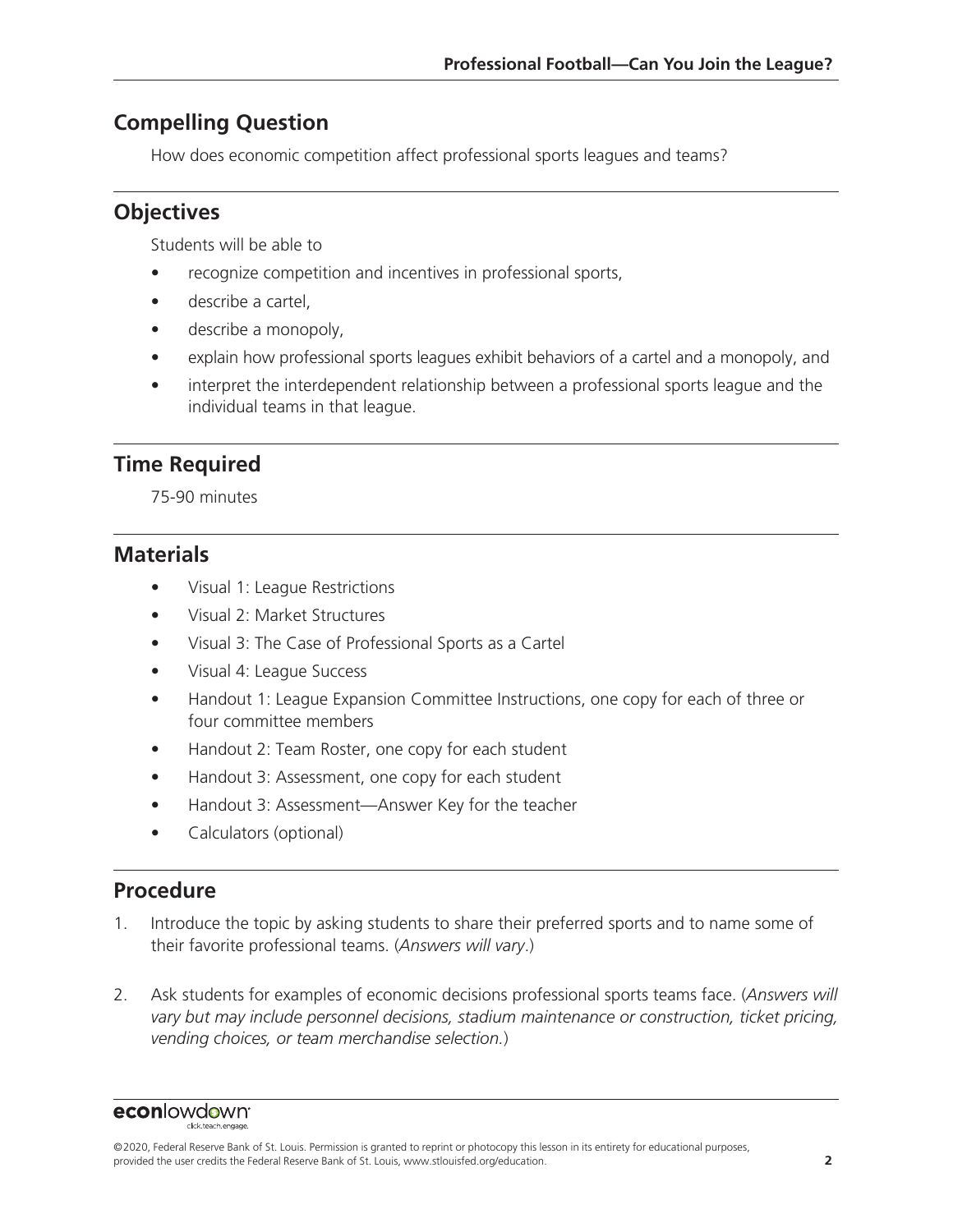- 3. Explain to students that to better understand economic decisions in sports, they will participate in a role-play activity and will act as either
	- (i) a member of a team owner group trying to get their team accepted into the Professional Football League or
	- (ii) a member of the Professional Football League Expansion Committee deciding which new teams to accept into the league.
- 4. Ask the class who among them understands football statistics, such as rushing yards, completion percentage, receptions, interceptions, tackles, and sacks. Choose three or four of these students to be the League Expansion Committee. Have them assemble apart from the rest of the class and distribute to each committee member a copy of *Handout 1: League Expansion Committee Instructions* and a copy of *Handout 2: Team Roster* (so they know the teams' procedures). **Quietly make the following clear to the League Expansion Committee: They are not to show Handout 1 or discuss the restrictions with any of the team owners at any time during the role play.** Ask the League Expansion Committee members to read Handout 1 silently and wait for further instructions.
- 5. Choose three or four students who understand football statistics to lead team owner groups, and divide the remainder of the class among the team owner groups.
- 6. Distribute a copy of Handout 2 to each student in the team owner groups. Invite students to read the directions aloud.
- 7. Explain to the students that once each owner group completes its team lineup, it will send its leader to the League Expansion Committee to present the lineup for consideration. The league will accept only two new teams for the coming season.
- 8. If there are no questions, instruct the owner groups to create their team rosters.
- 9. Once owner groups begin working on their lineups, meet with the League Expansion Committee privately. Explain that it is unlikely any teams will be accepted on the first attempt. The owners will try to create the best *teams* possible, but the League Expansion Committee should try to create the best *league* possible. Remind them not to disclose the restrictions on Handout 1 or give away that it is difficult to be accepted into the league. They are to say only vague, general things (as noted on Handout 1) when reviewing the lineups.

**NOTE:** Some team leaders will recognize the replies as restrictions in terms they have heard such as a "salary cap." Quietly ask those students to hold their thoughts until the end—perhaps call on them during the discussion. If team groups ask about their budget, tell them they are not given a specific amount; the owners will pool resources to meet the expenses. Some students will be frustrated by not being accepted into the league. **(This activity can get chaotic!)** Watch for this and keep things calm, checking on groups as they work.

# econlowdown<sup>®</sup>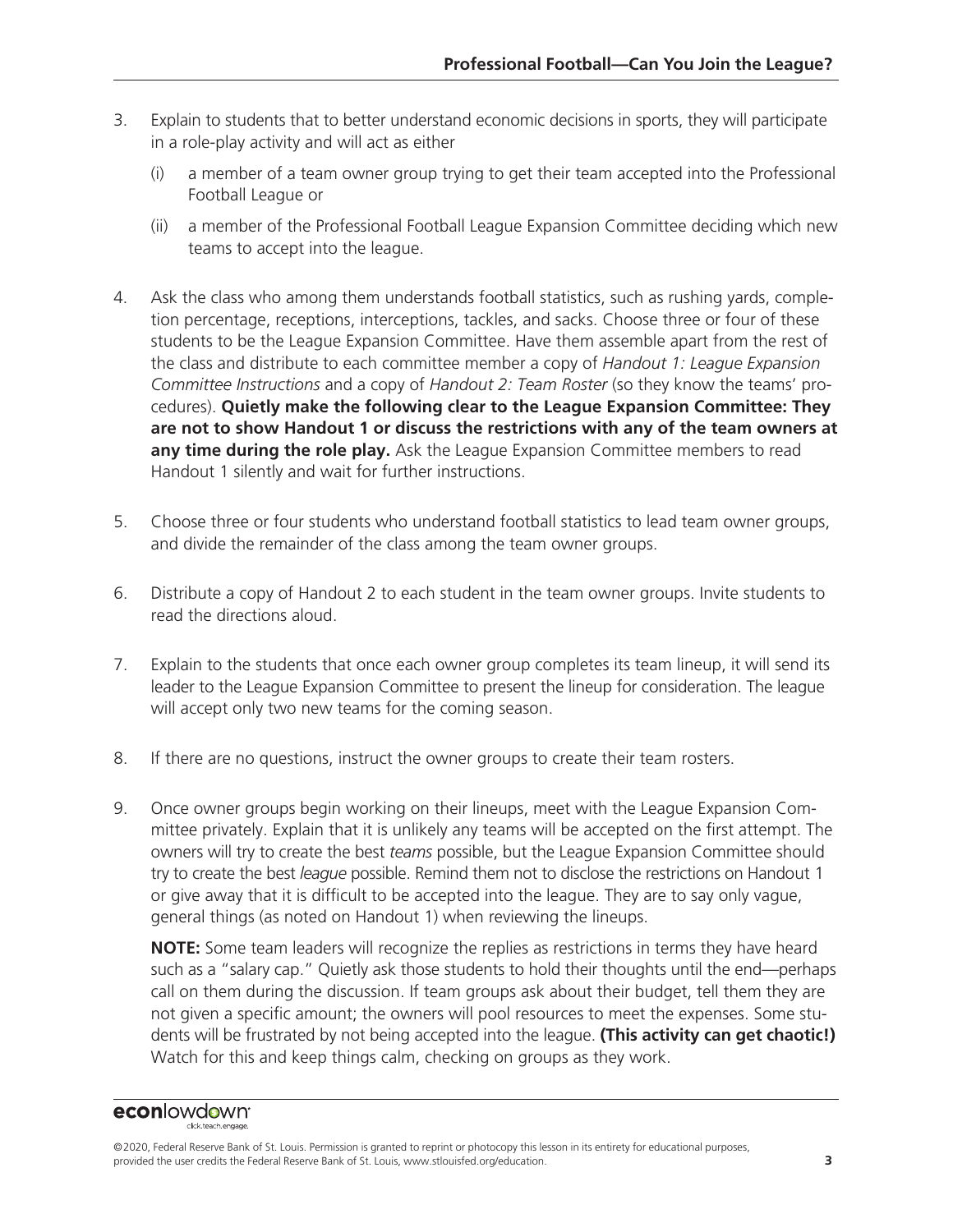- 10. Allow groups to present a lineup to the League Expansion Committee at least once. Once two teams have been accepted or two to three groups have presented to the League Expansion Committee a second time, stop and debrief the activity by discussing the following:
	- How many teams were accepted into the league on the first attempt? (*Answers will vary, but most likely one or none.*)
	- Why was it hard to get a team accepted? (*Answers will vary but may include player restrictions or terms they have heard such as a salary cap.*)
	- How did the incentives of the team owner groups and League Expansion Committee differ? (*Answers will vary, but the team owner groups acted in their own best interest and tried to create the best teams possible to maximize profits. The committee acted in the league's best interest by placing restrictions on teams to maximize collective profits and league success.*)
- 11. Display *Visual 1: League Restrictions*, read the restrictions, and then discuss the following:
	- Who were the players you wanted to keep but had to remove from your roster? (*Answers will vary.*)
	- Why did you choose those players for your team? (*Answers will vary.*)
	- How might losing those players affect your team's performance? (*Answers will vary but may include that the team may not perform as well without the players.*)
	- Why would the league implement and enforce the restrictions? (*Answers will vary but may include the following: The league does not want the best players on only a few select teams. Owners do not want to compete with each other on player salaries. The league does not want one or a few dominant teams, because the league will not do as well.*)
- 12. Display *Visual 2: Market Structures* and review the definitions as a class. Explain that individual teams are compelled to follow the league rules as enforced by the commissioner. The process is more formalized than price fixing or colluding oligopolies: The commissioner can act in the best interest of the league, not the individual teams.
- 13. Display *Visual 3: The Case of Professional Sports as a Cartel*, invite students to read it, and then explain the following:
	- Pro sports leagues are different from collusive oligopolies, as leagues are highly formalized and the market outcome is that of a shared monopoly.
	- Professional baseball's legal exemption from anti-trust laws allows it to behave as a cartel even though cartels are illegal in other markets in the United States. Although football is not legally exempt from *all* anti-trust laws, it still operates like a cartel.
	- By acting as a cartel and keeping teams somewhat evenly matched, a league is able to accomplish the shared-monopoly outcome, maximizing collective profits.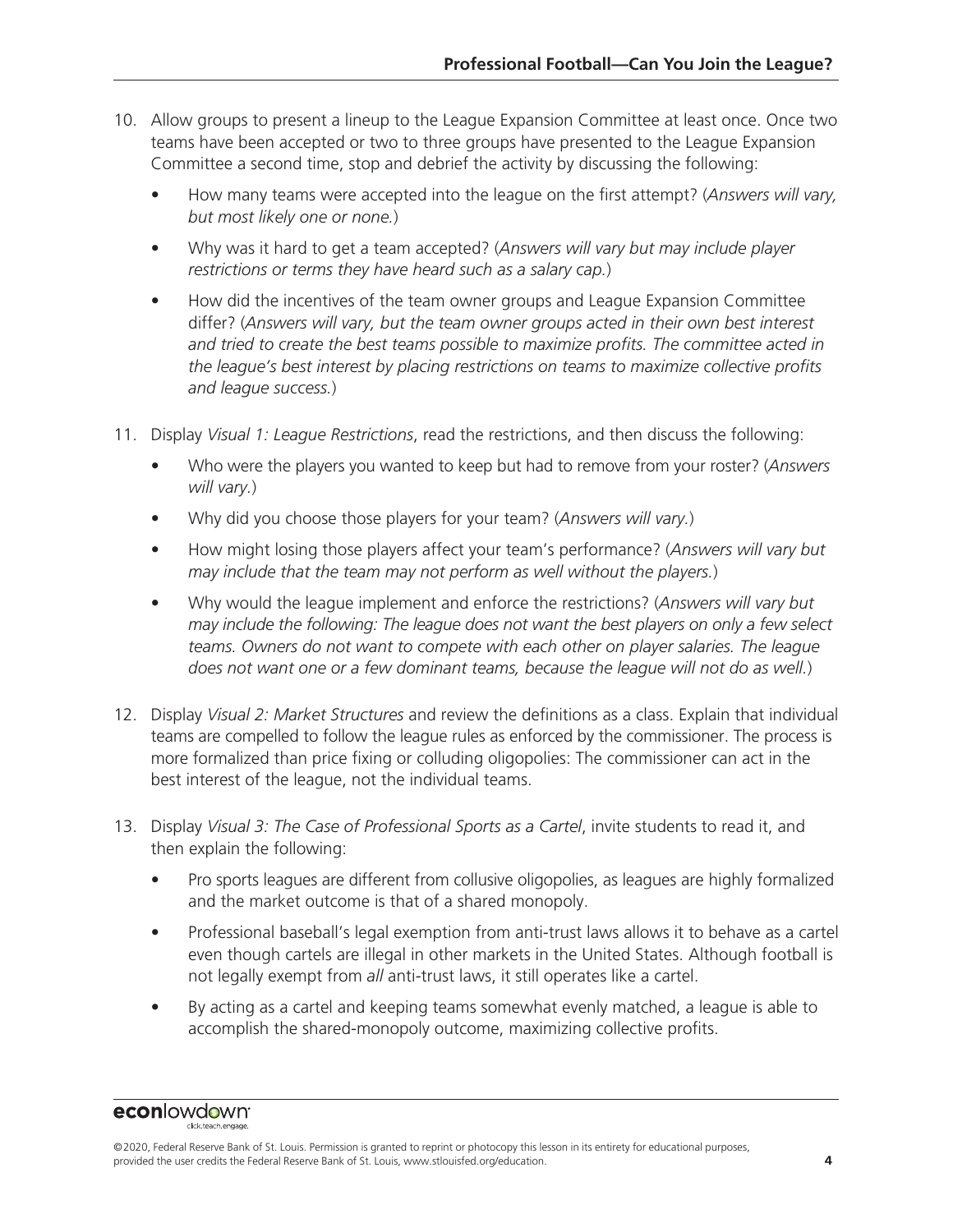- 14. Display *Visual 4: League Success*, invite students to read it, and then discuss the following:
	- Restrictions allow sports leagues to operate as cartels and control the supply of teams. Salary caps prevent one team from paying much higher wages than others teams, which is intended to keep competition relatively even. Barriers such as permission to join the league (and start-up costs) prevent market entry and competition.
	- **1. Cartels must control output—members agree to the terms of the cartel.**
		- Cartels limit output and try to keep competitors out of the market, to maintain monopoly power. Sports cartels try to accomplish this by seeking out exclusive contracts to hold games in major stadiums and controlling player contracts. The Football Merger Act of 1966 allowed the American Football League to be absorbed into the National Football League's (NFL's) already established cartel. An individual sports teams can only be profitable as long as its league exists.<sup>1</sup>
		- The NFL game schedule is set up so that opponents are based on competitive strength.
		- A cartel's coordinated behavior can also be seen in how it divides the revenue from ticket sales. The NFL gives the home team 60 percent of the revenue from a game and the visiting team the other 40 percent. Additionally, the NFL has pooled broadcast rights. In 1964, the NFL sold the rights to broadcast games on TV for \$14.1 million. In 2011, they had deals with channels such as CBS, NBC, Fox, and ESPN and paid an average of \$4.4 billion annually from 2014 to 2022.<sup>2</sup>
	- **2. Cartel members must produce a similar product (e.g., sports or oil).**
	- **3. Cartels must divide the market and establish production quotas (e.g., a limited number of products or teams).**
		- Professional sports leagues maintain a shortage of teams and subsequently keep market power by limiting expansion. Franchises often threaten (and do) relocate to receive taxpayer funding for new facilities. For example, from 1990 to 2000, 10 new NFL stadiums opened, with a total cost of \$2.677 billion (adjusted for inflation). Taxpayers financed 77 percent of the cost, equal to \$2.057 billion.<sup>3</sup> Approximately \$10 billion more was spent from 2000 to 2010 on 28 stadiums, with \$5 billion coming from public sources. In other words, taxpayers provide about half the funding.<sup>4</sup>
			- o Do you think it is right to have the government subsidize the NFL's infrastructure, or should the free market decide? (*Answers will vary.*)
	- **4. Cartels must prevent cheating through rules (e.g., NFL rules control most aspects of the league including payroll, drafting, and trading of players).**

econlowdown<sup>®</sup>

<sup>1</sup> Register and Grimes. *Economics of Social Issues*. p. 232.

<sup>2</sup> Register and Grimes. *Economics of Social Issues*. p. 234.

<sup>3</sup> Register and Grimes. *Economics of Social Issues*. p. 228.

<sup>4</sup> Register and Grimes. *Economics of Social Issues*. p. 238.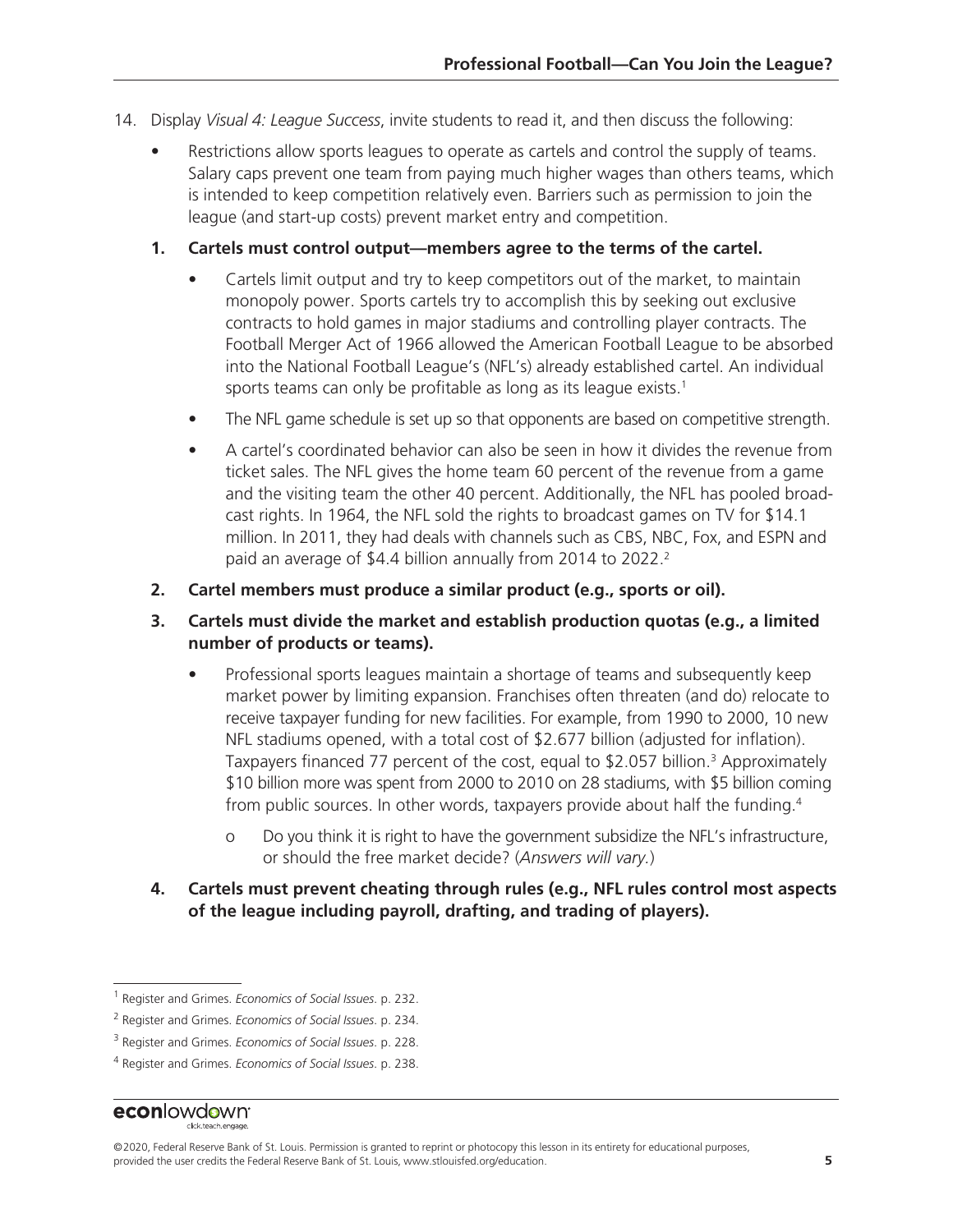• The NFL is also a **monopsony**, a market with only one buyer, or in this case, one employer. Professional athletes have highly specialized athletic abilities. Each of the 32 NFL teams recruits (hires) only take two or three quarterbacks a season, which means fewer than 100 quarterbacks will make it. Overall, there are fewer than 200 quarterbacks in the NFL; compare this with four million teachers or 125,000 economists.<sup>5</sup> Since there are few professional leagues, athletes are limited in the places they can work, which gives the employer (the league) monopsony power to affect, perhaps even set, wages. In the NFL, the Players Association representatives negotiate for wages and benefits with the League (owners).

**NOTE:** This is an excellent opportunity for a side-by-side comparison graph of perfect competition and monopoly (cartel) outcomes. It will show the differences in allocative efficiency and deadweight loss in terms of prices and the number of teams.

### **Closure**

16. Review the main points of the lesson by discussing the following:

- In which market structure do professional sports operate? (*A cartel or shared monopoly*)
- In what ways does the NFL operate as a cartel or a shared monopoly? (*The Football Merger Act of 1966 between the American Football League and the NFL gave the league market power, as the dominant provider of professional football. Cartel: NFL teams coordinate the production and pricing of football to maximizes their joint profits. Shared monopoly: The NFL uses its market power to prevent others from entering the market.*)
- How do sports cartels succeed?
	- (*1. Cartels control output—members agree to the terms of the cartel.*
	- *2. Cartel members produce a similar product.*
	- *3. Cartels divide the market and limit the number of teams.*
	- *4. Cartels prevent cheating with rules [salary caps, etc.].*6)
- How does maintaining a shortage of teams in a given sport and minimum expansion of a league help a sports league and its teams? (*Answers will vary but may include the following: Shortages can keep ticket and merchandise prices higher. For teams, there may be an incentive to move if tax-paying fans are willing to build new stadiums under the threat of their team leaving. From 2000 to 2010, \$10 billion was spent on new stadiums. Half of the funding came from public sources.*7)

<sup>5</sup> Register and Grimes. *Economics of Social Issues*. p. 232.

<sup>6</sup> Register and Grimes. *Economics of Social Issues*. pp. 231-39.

<sup>7</sup> Register and Grimes. *Economics of Social Issues*. p. 238.

<sup>©2020,</sup> Federal Reserve Bank of St. Louis. Permission is granted to reprint or photocopy this lesson in its entirety for educational purposes, provided the user credits the Federal Reserve Bank of St. Louis, www.stlouisfed.org/education. **6**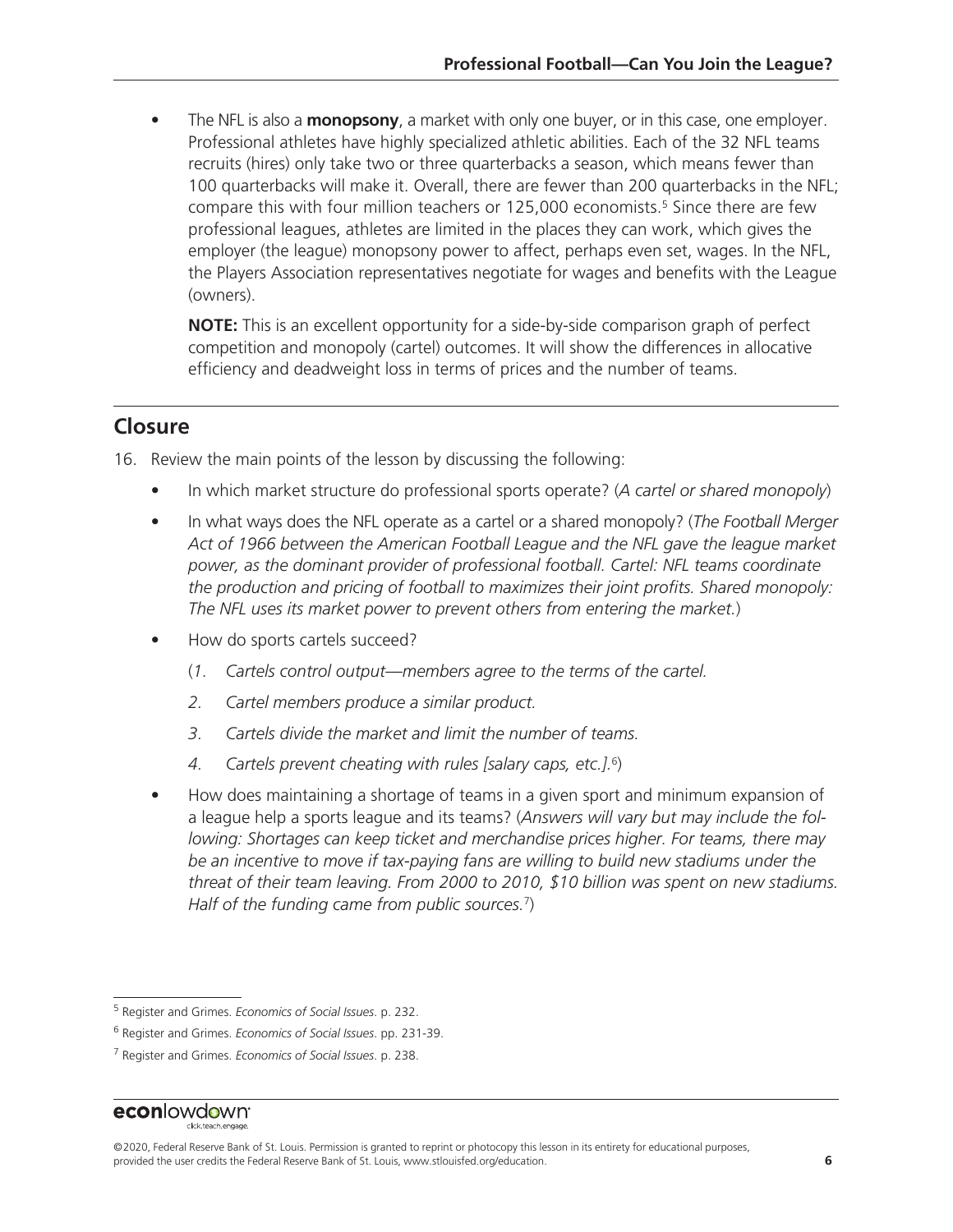### **Visual 1: League Restrictions**

A team must replace players until the following restrictions are met:

- 1. The payroll may not exceed \$70,000,000.
- 2. Only one player may have a salary above \$16 million.

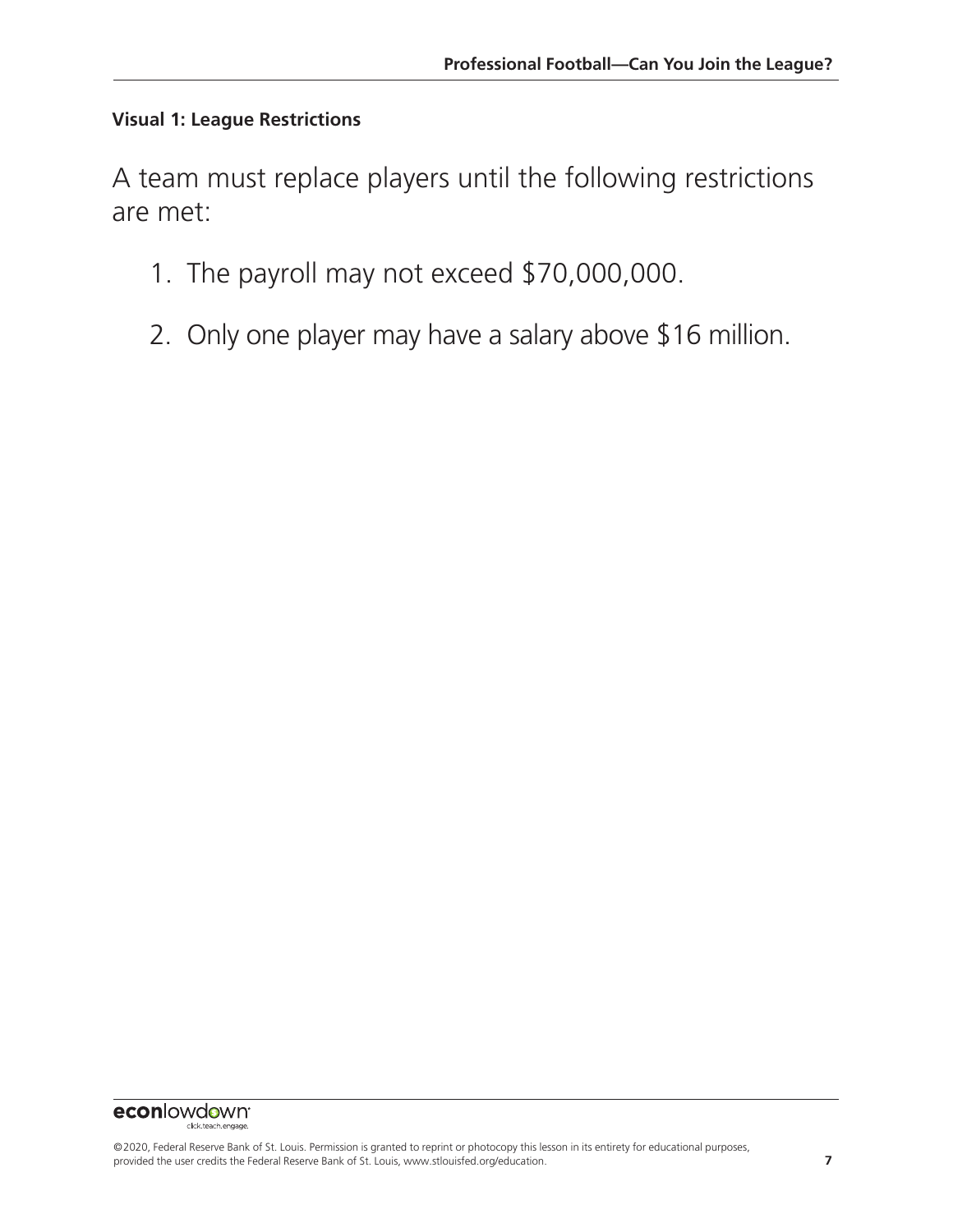#### **Visual 2: Market Structures**

**Monopoly**—A firm that is the only seller of a product that lacks close substitutes; a market structure with very few sellers, which enables each seller to affect the total supply and the price of the good or service.

> **Examples:** Utilities such as electricity, water, and natural gas. Utilities are often given exclusive rights by the government to provide these services and must follow government regulations.

**Oligopoly**—A market structure with few firms and a market that is difficult to enter. The firms sell either a standardized or differentiated product, and there is usually non-price competition. Individual firms have little control over product prices because of mutual interdependence, unless cooperation or collusion occurs among firms.

> **Examples:** Car manufacturers, cell phone providers, airlines, computer software companies, and oil producers.

**Collusion**—When competing firms agree to work together (collude) to fix prices, share a market through production decisions, or otherwise limit competition. Firms may agree to work together, but individual firms can produce more than the agreed-upon quantity in an attempt to increase profits.

> **Example:** Two competing software companies agree to charge a certain price for their respective, competing products.

**Cartel**—A group of businesses (firms) that formally agree to coordinate their production and pricing decisions in a manner that maximizes joint profits. Such an arrangement is more formal than collusion. Like colluding oligopolies, individual firms can produce more than the agreed-upon quantity in an attempt to increase profits.

> **Examples:** OPEC (Organization of Petroleum Exporting Countries) and Major League Baseball.

econlowdown<sup>®</sup>

<sup>©2020,</sup> Federal Reserve Bank of St. Louis. Permission is granted to reprint or photocopy this lesson in its entirety for educational purposes, provided the user credits the Federal Reserve Bank of St. Louis, www.stlouisfed.org/education. **8**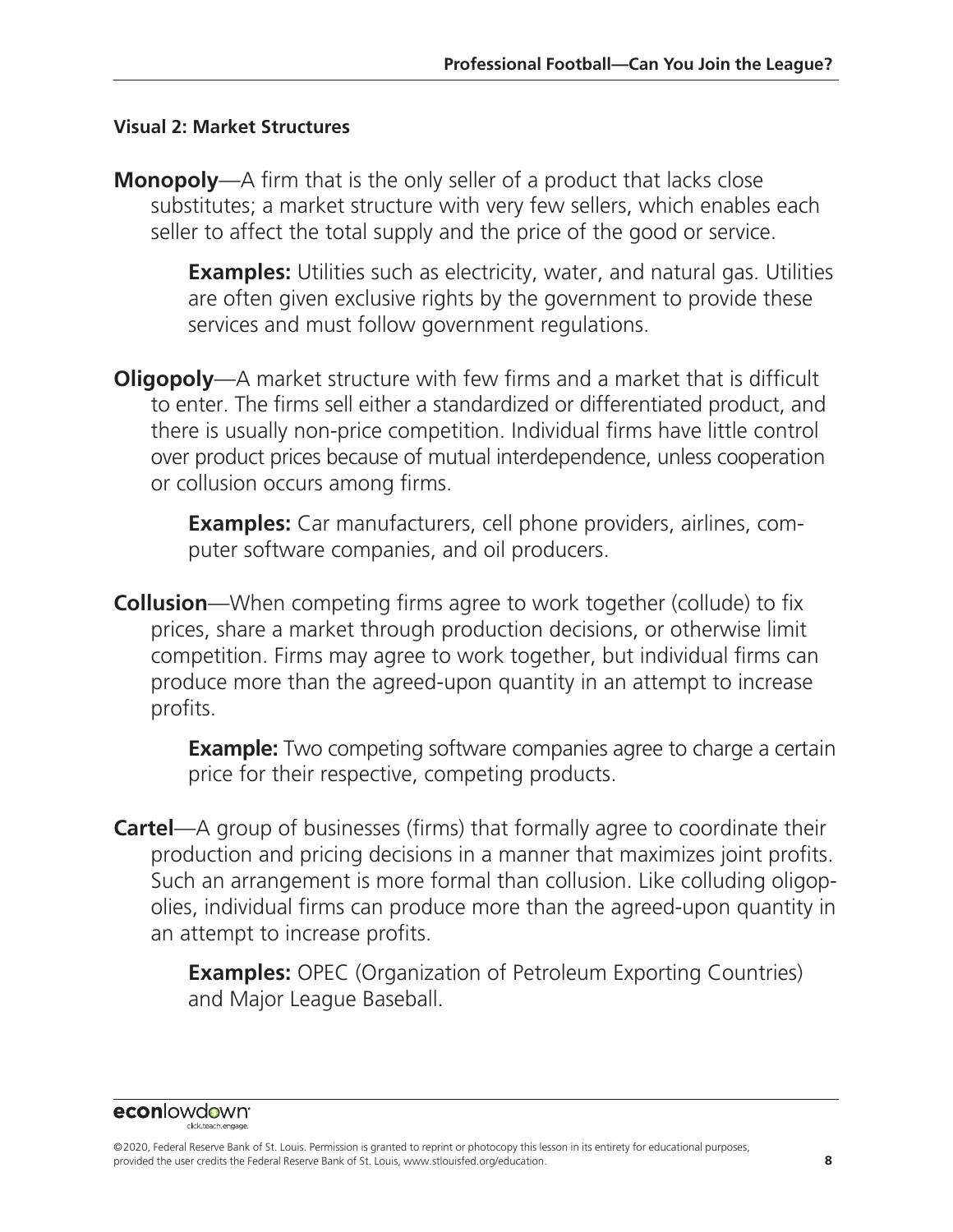### **Visual 3: The Case of Professional Sports as a Cartel**

# **Professional Baseball's Exemption**

Professional baseball was ruled exempt from anti-trust laws in 1922.

FEDERAL BASEBALL CLUB OF BALTIMORE, INC. v. NATIONAL LEAGUE OF PROFESSIONAL BASEBALL CLUBS, ET AL. No. 204. Supreme Court of the United States. Argued April 19, 1922. Decided May 29, 1922.8

- The ruling allows the league to coordinate and cooperate to maximize joint profits, forming a cartel. A successful cartel has a similar market outcome as a monopoly.
- While not completely exempt from anti-trust laws like baseball is, a professional sports association or league can act as a cartel, or shared monopoly.

# **The NFL**

The NFL's shared-monopoly outcome is accomplished by the following:

- All teams are bound together contractually through the league office.
- The coordinated behavior among teams is much more than simple collusion.
- Teams collectively hire a commissioner to make sure everyone obeys the same set of rules.
- The commissioner has enforcement power over those who misbehave and try to cheat on contractual agreements.
- The formal agreements that tie the teams together result in a cartel.

<sup>8</sup> JUSTIA US Supreme Court. Federal Baseball Club v. National League, 259 U.S. 200 (1922); <https://supreme.justia.com/cases/federal/us/259/200/case.html>, accessed November 15, 2017.

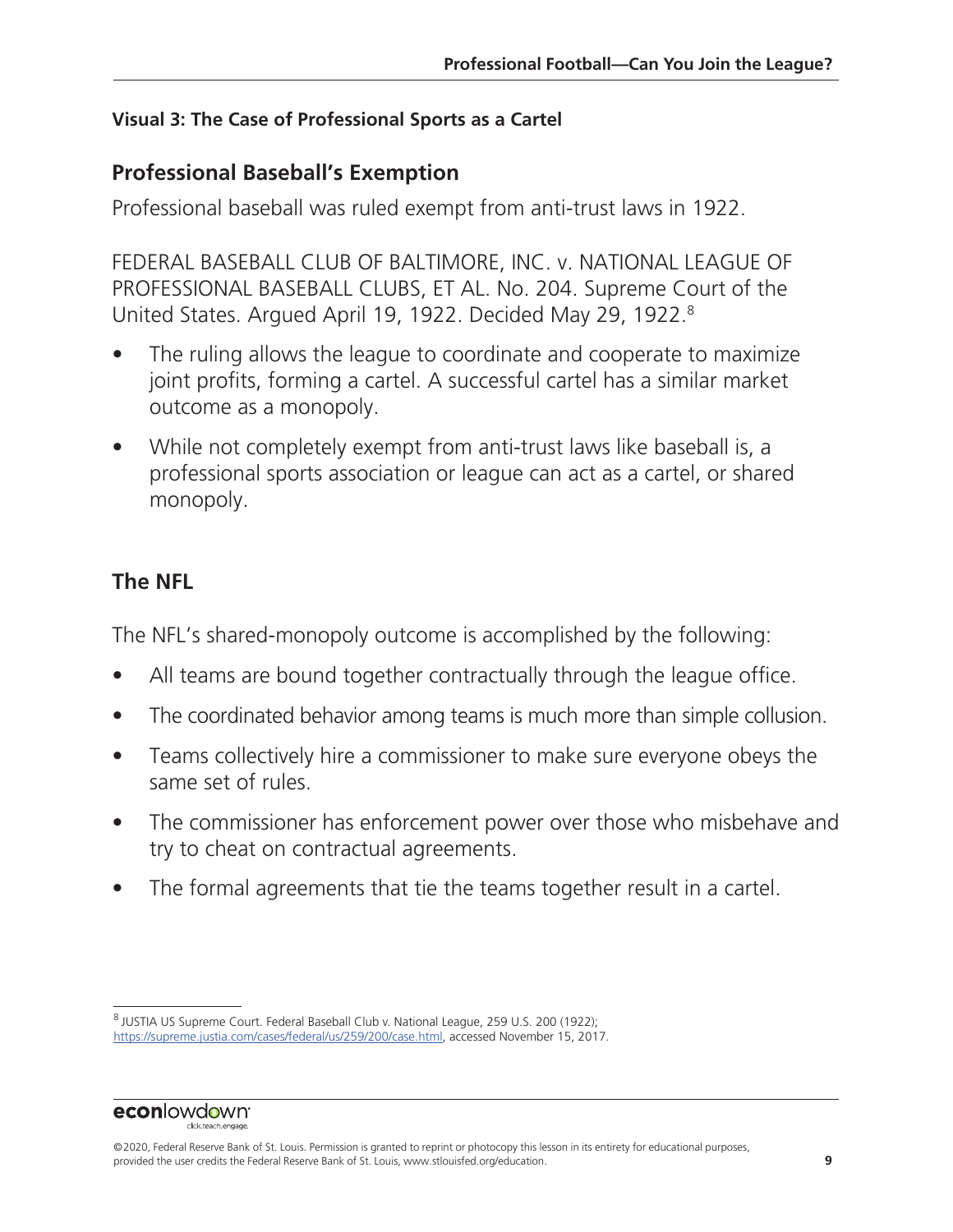#### **Visual 4—League Success**

### **How do cartels succeed?**

- 1. Cartels must control output—members agree to the terms of the cartel.
- 2. Cartel members must produce a similar product (e.g., sports or oil).
- 3. Cartels must divide the market and establish production quotas (e.g., a limited number of products or teams).

## **Example: NFL Lockout**

 The lockout originated from a 2008 decision to back out of a collective bargaining agreement that included a salary cap. During the lockout, training camps and pre-season games were delayed. After 132 days, a new collective bargaining agreement with free-agency policies and a salary cap of \$120.375 million was approved by both the NFL and the NFL Players Association, thus ending the lockout.<sup>9</sup>

4. Cartels must prevent cheating through rules (e.g., NFL rules control most aspects of the league, including payroll, drafting, and trading of players).

<sup>&</sup>lt;sup>9</sup> ESPN. "NFL Lockout." December 5, 2012.

<sup>©2020,</sup> Federal Reserve Bank of St. Louis. Permission is granted to reprint or photocopy this lesson in its entirety for educational purposes, provided the user credits the Federal Reserve Bank of St. Louis, www.stlouisfed.org/education. **10**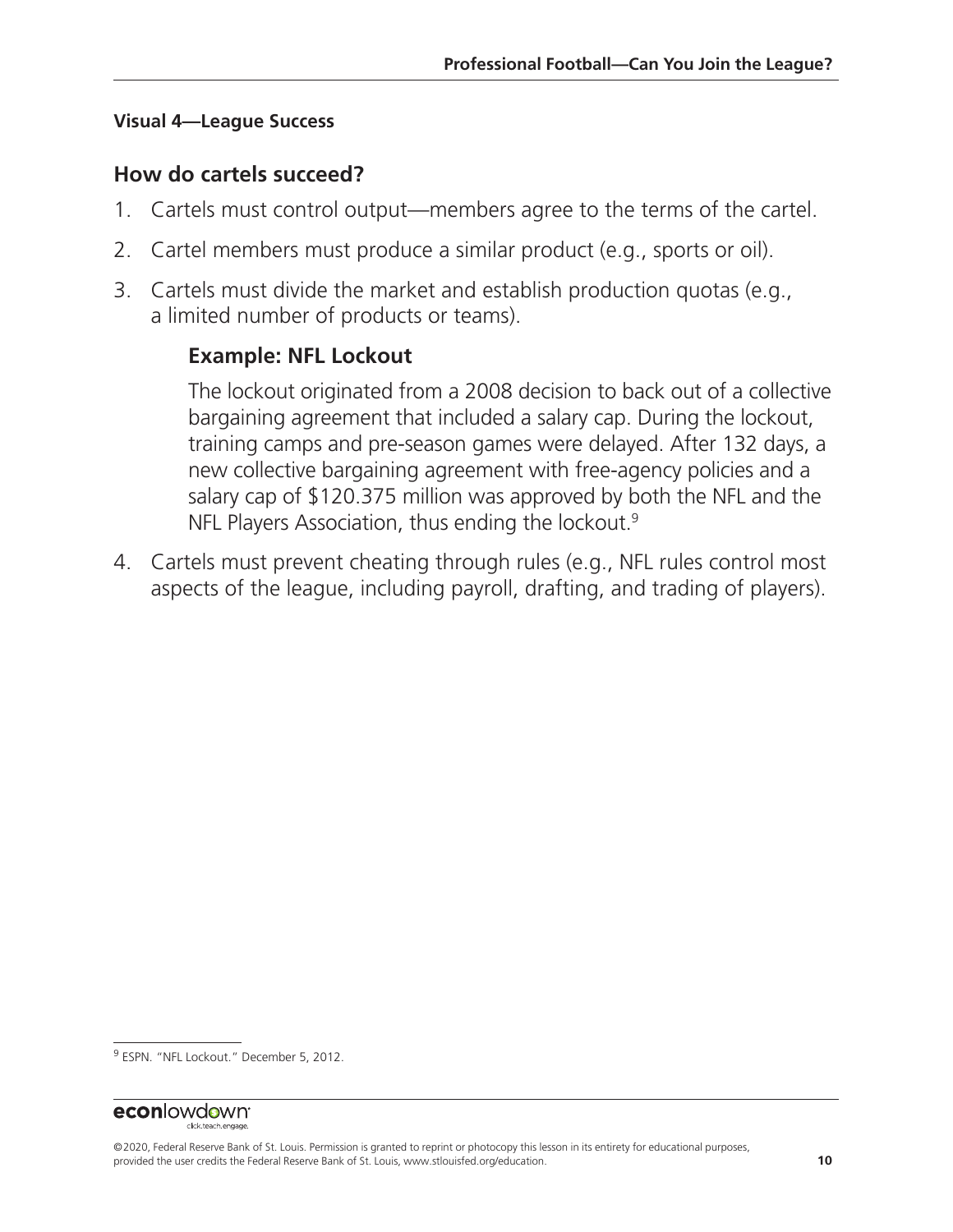#### **Handout 1: League Expansion Committee Instructions (page 1 of 3)**

**IMPORTANT: Do not let the team owners see this form. They are not aware of the restrictions, so do not share the restrictions with them at any time during the role play.**

#### **League Restrictions**

A team must replace players until the following restrictions are met:

- 1. The payroll may not exceed \$70,000,000.
- 2. Only one player may have a salary above \$16 million.

**Role:** You are a member of the League Expansion Committee, which operates as a cartel. As a cartel, you have market power and wish to restrict additional competitors from entering the league while also maintaining competition within the league.

**Directions:** Review the team roster provided by each owner group. Use the charts on pages 2 and 3 to evaluate the rosters. Teams *must meet all criteria* to be eligible to enter the league. Select two teams to enter.

The economic incentives of the owners and the committee differ. The owner groups want to create the best teams possible to maximize profits; so, each group will behave in its own best interest. The committee wants to create the best league possible to maximize collective profits; so, you are to behave in the best interest of the league. It is not likely any team will be accepted on the first attempt, because it will be trying to create the best team possible. This represents the different incentives owners face in contrast to the League Expansion Committee as a group.

Do not give away that it is difficult to be accepted into the league. Say vague, general things to the owners when they present their rosters. Examples include the following:

- "You'll have to replace this quarterback."
- "This receiver has to be replaced."
- "This player is paid too much."
- "These two safeties can't both be on your team."
- "You can keep one of these players, but not both."

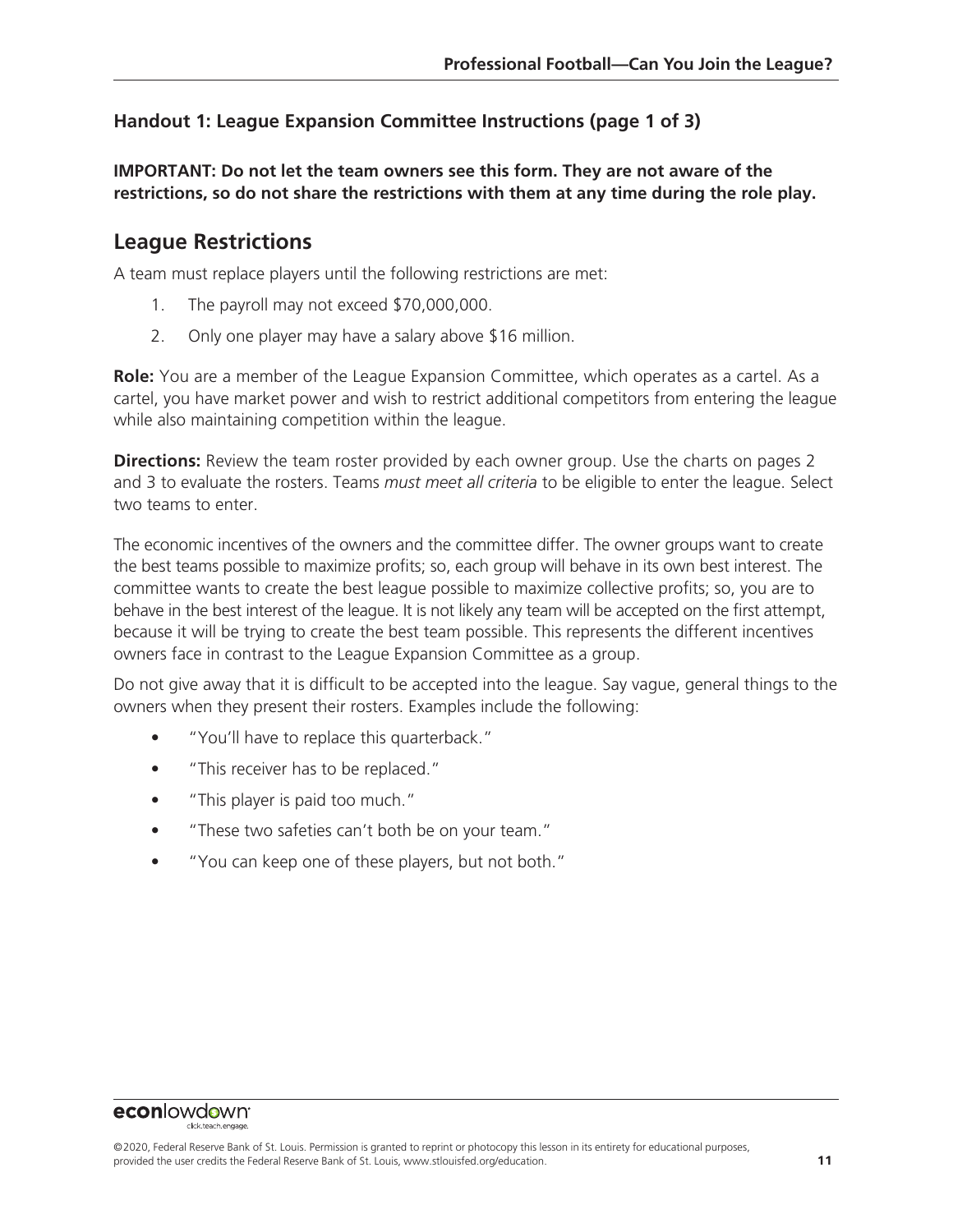### **Handout 1: League Expansion Committee Instructions (page 2 of 3)**

| Team:                                              | <b>Proposal 1</b> | <b>Proposal 2</b> |  |
|----------------------------------------------------|-------------------|-------------------|--|
| 1. Team payroll is \$70,000,000 or less.           |                   |                   |  |
| 2. Only one player's salary is above \$16 million. |                   |                   |  |
| Player 1                                           |                   |                   |  |
| Player 2                                           |                   |                   |  |
| Player 3                                           |                   |                   |  |
| Player 4                                           |                   |                   |  |
| Player 5                                           |                   |                   |  |

| Team:                                              | <b>Proposal 1</b> | <b>Proposal 2</b> |  |
|----------------------------------------------------|-------------------|-------------------|--|
| 1. Team payroll is \$70,000,000 or less.           |                   |                   |  |
| 2. Only one player's salary is above \$16 million. |                   |                   |  |
| Player 1                                           |                   |                   |  |
| Player 2                                           |                   |                   |  |
| Player 3                                           |                   |                   |  |
| Player 4                                           |                   |                   |  |
| Player 5                                           |                   |                   |  |

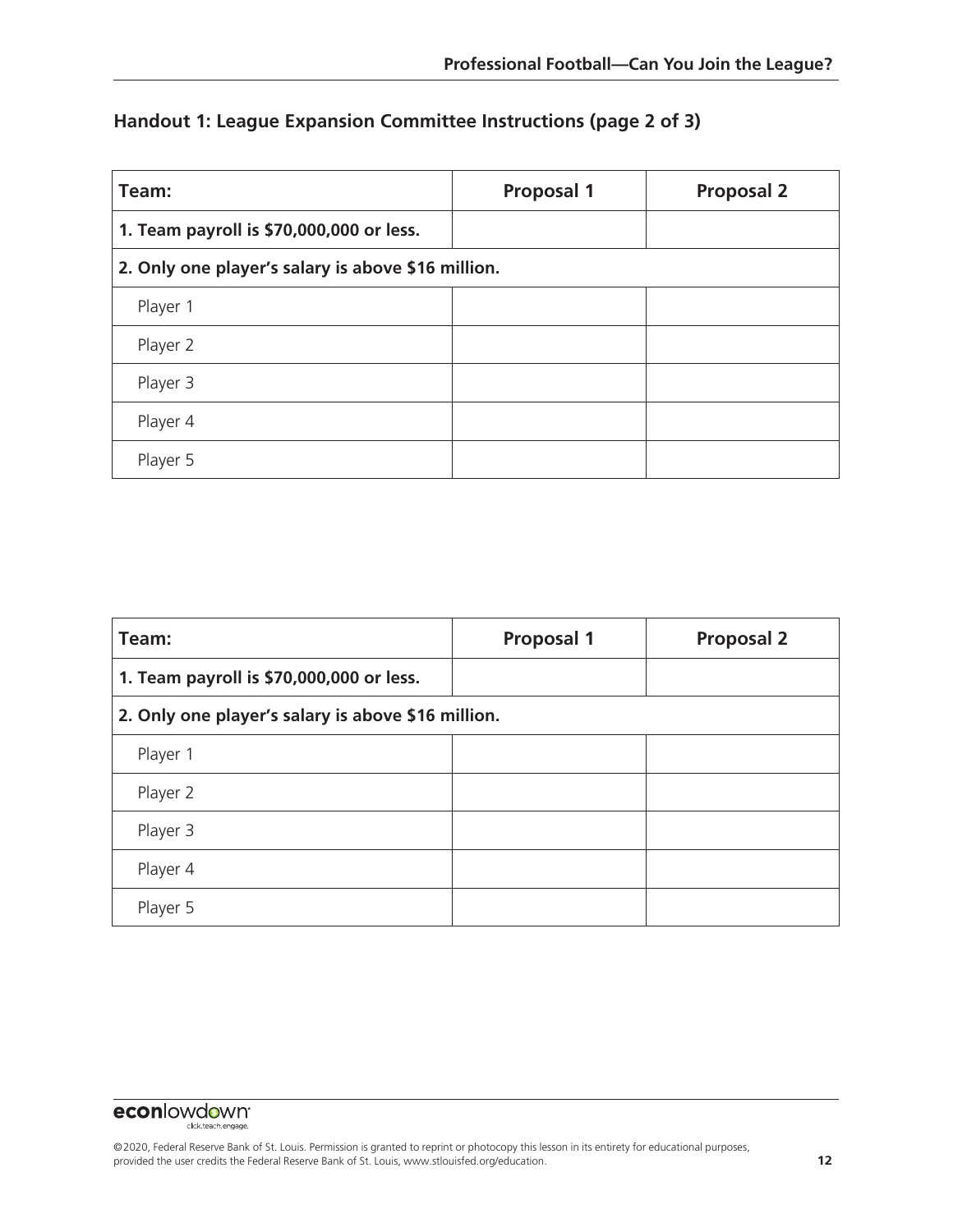### **Handout 1: League Expansion Committee Instructions (page 3 of 3)**

| Team:                                              | <b>Proposal 1</b> | <b>Proposal 2</b> |  |
|----------------------------------------------------|-------------------|-------------------|--|
| 1. Team payroll is \$70,000,000 or less.           |                   |                   |  |
| 2. Only one player's salary is above \$16 million. |                   |                   |  |
| Player 1                                           |                   |                   |  |
| Player 2                                           |                   |                   |  |
| Player 3                                           |                   |                   |  |
| Player 4                                           |                   |                   |  |
| Player 5                                           |                   |                   |  |

| Team:                                              | <b>Proposal 1</b> | <b>Proposal 2</b> |  |
|----------------------------------------------------|-------------------|-------------------|--|
| 1. Team payroll is \$70,000,000 or less.           |                   |                   |  |
| 2. Only one player's salary is above \$16 million. |                   |                   |  |
| Player 1                                           |                   |                   |  |
| Player 2                                           |                   |                   |  |
| Player 3                                           |                   |                   |  |
| Player 4                                           |                   |                   |  |
| Player 5                                           |                   |                   |  |

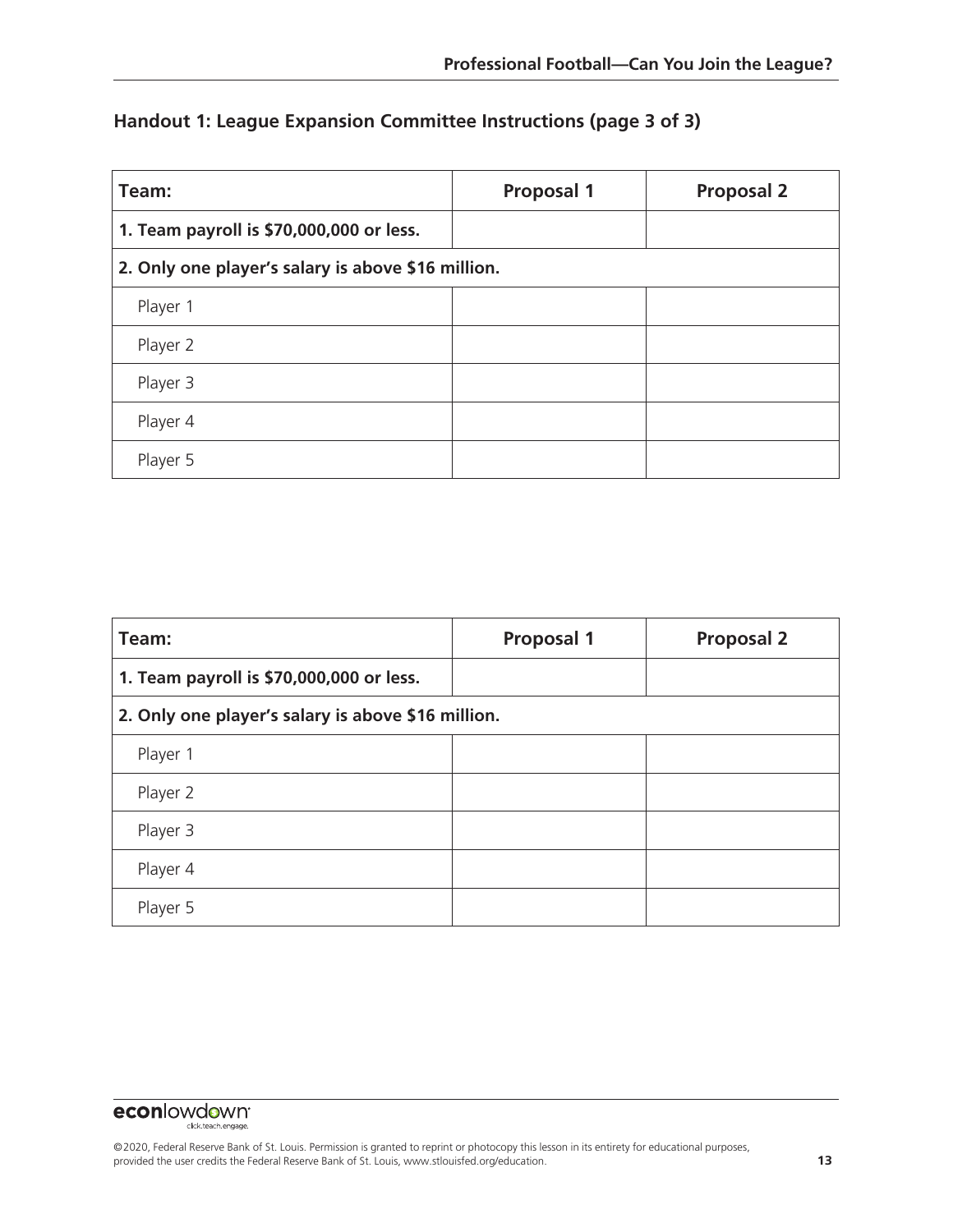#### **Handout 2: Team Roster (page 1 of 3)**

**Role:** You are a group of profit-maximizing entrepreneurs. You are pooling assets and investing in a football expansion team and hope to enter the Professional Football League next season. You have a list of available football players. You will choose 5 offensive players and 7 defensive players to complete a team lineup. Choose the 12 players according to the specifications on the chart on pages 2 and 3. Add the salaries, calculate the total team payroll, choose a team name, and send your group leader to present your proposal to the League Expansion Committee. Based on the players' statistics, select the team you think will maximize your profits.

**Rushing yards per game** is how many yards a player carries the football after it is handed off but before the player is tackled or scores.

A **completion percentage** is calculated by dividing the number of passes completed by a quarterback by the number of attempted passes. The higher the percentage, the more effective a quarterback is at completing passes.

**Receptions** occur when forward passes from behind the line of scrimmage are caught by a player who either scores a touchdown or is downed.

**Interceptions** are forward passes caught by a player from the other team's defense.

**Tackles** are plays intending to impede the other team from scoring by bringing a player to the ground.

**Sacks** occur when a player is tackled behind the line of scrimmage before he can pass the ball.

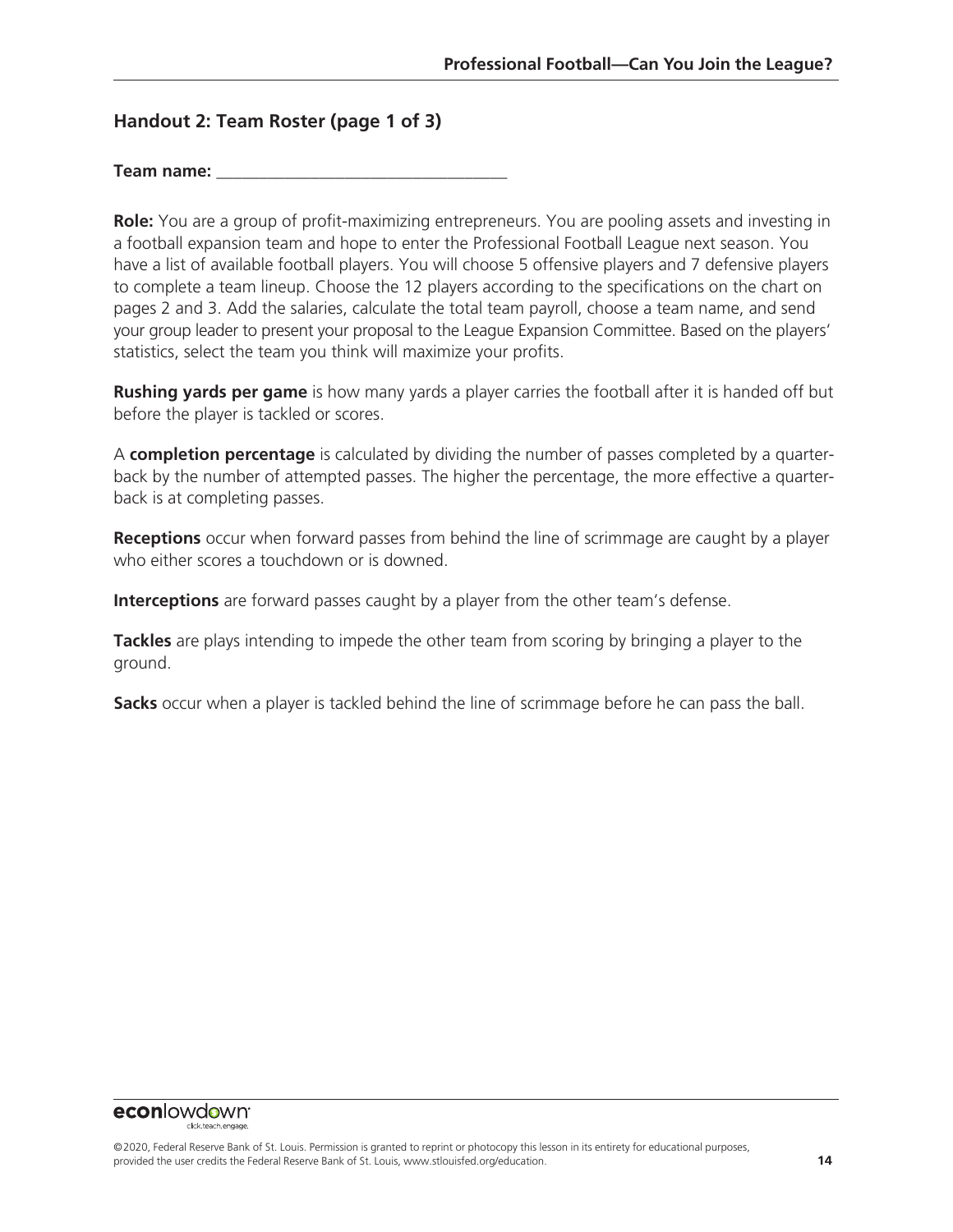### **Handout 2: Team Roster (page 2 of 3)**

| <b>Name</b>                  | <b>Position</b> | <b>Stats</b><br>(regular season) | <b>Salary</b> | Selected? |
|------------------------------|-----------------|----------------------------------|---------------|-----------|
| <b>OFFENSIVE PLAYERS</b>     |                 |                                  |               |           |
| <b>Running backs: Pick 2</b> |                 | <b>Rushing yards</b>             |               |           |
| Amdahl                       | Running back    | 1305                             | \$14,000,000  |           |
| <b>Benitez</b>               | Running back    | 999                              | \$6,000,000   |           |
| Coppock                      | Running back    | 877                              | \$5,000,000   |           |
| Deere                        | Running back    | 820                              | \$5,000,000   |           |
| Elzinga                      | Running back    | 701                              | \$4,000,000   |           |
| Fuentes                      | Running back    | 689                              | \$4,000,000   |           |
|                              |                 |                                  | <b>Total</b>  |           |
| <b>Quarterbacks: Pick 1</b>  |                 | <b>Completion</b><br>percentage  |               |           |
| George                       | Quarterback     | 70.1                             | \$24,000,000  |           |
| Hopkins                      | Quarterback     | 65.0                             | \$7,000,000   |           |
| Im                           | Quarterback     | 62.3                             | \$6,000,000   |           |
| Jefferson                    | Quarterback     | 59.9                             | \$5,000,000   |           |
| Kerr                         | Quarterback     | 55.8                             | \$5,000,000   |           |
| Loomis                       | Quarterback     | 53.4                             | \$4,000,000   |           |
|                              |                 |                                  | <b>Total</b>  |           |
| <b>Receivers: Pick 2</b>     |                 | <b>Receptions</b>                |               |           |
| <b>Masters</b>               | Receiver        | 99                               | \$16,000,000  |           |
| Nguyen                       | Receiver        | 61                               | \$9,000,000   |           |
| Oliver                       | Receiver        | 45                               | \$8,000,000   |           |
| Powell                       | Receiver        | 33                               | \$6,000,000   |           |
| Quincy                       | Receiver        | 24                               | \$3,000,000   |           |
| Rhea                         | Receiver        | 23                               | \$2,000,000   |           |
|                              | <b>Total</b>    |                                  |               |           |

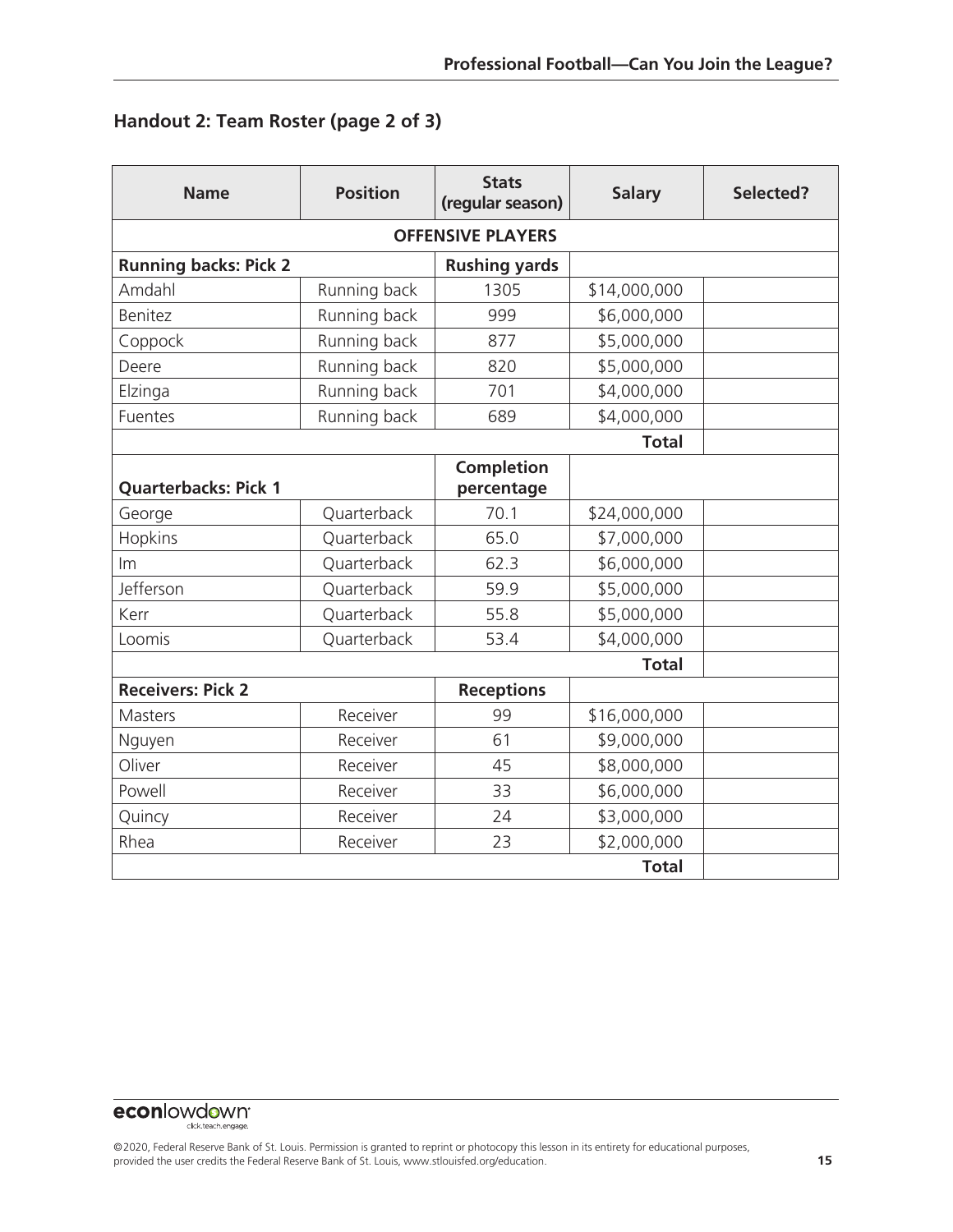### **Handout 2: Team Roster (page 3 of 3)**

| <b>Name</b>                | <b>Position</b> | <b>Stats</b><br>(regular season) | <b>Salary</b> | Selected? |
|----------------------------|-----------------|----------------------------------|---------------|-----------|
| <b>DEFENSIVE PLAYERS</b>   |                 |                                  |               |           |
| <b>Safeties: Pick 2</b>    |                 | <b>Interceptions</b>             |               |           |
| Smith                      | Safety          | 5                                | \$14,000,000  |           |
| Tall                       | Safety          | 3                                | \$8,000,000   |           |
| Udquim                     | Safety          | $\overline{2}$                   | \$8,000,000   |           |
| Vennett                    | Safety          | $\mathbf{1}$                     | \$7,000,000   |           |
| Wolla                      | Safety          | 1                                | \$3,000,000   |           |
| Xiao                       | Safety          | 1                                | \$2,000,000   |           |
|                            |                 |                                  | <b>Total</b>  |           |
| <b>Cornerbacks: Pick 2</b> |                 | <b>Tackles</b>                   |               |           |
| Holmes                     | Cornerback      | 74                               | \$13,000,000  |           |
| <b>Bullard</b>             | Cornerback      | 65                               | \$12,000,000  |           |
| Evans                      | Cornerback      | 56                               | \$9,000,000   |           |
| Zhang                      | Cornerback      | 52                               | \$8,000,000   |           |
| Meng                       | Cornerback      | 50                               | \$7,000,000   |           |
| Gangal                     | Cornerback      | 48                               | \$5,000,000   |           |
|                            |                 |                                  | <b>Total</b>  |           |
| <b>Linebackers: Pick 3</b> |                 | <b>Sacks</b>                     |               |           |
| Allgood                    | Linebacker      | 15                               | \$23,000,000  |           |
| Bertelsen                  | Linebacker      | 13                               | \$19,000,000  |           |
| Chen                       | Linebacker      | 8                                | \$16,000,000  |           |
| Gibson                     | Linebacker      | $\overline{7}$                   | \$15,000,000  |           |
| Evans                      | Linebacker      | 6                                | \$11,000,000  |           |
| Furman                     | Linebacker      | 5                                | \$10,000,000  |           |
| Guo                        | Linebacker      | $\overline{4}$                   | \$9,000,000   |           |
| Johnson                    | Linebacker      | $\overline{4}$                   | \$8,000,000   |           |
| Suiter                     | Linebacker      | $\overline{2}$                   | \$6,000,000   |           |
| <b>Total</b>               |                 |                                  |               |           |
| <b>TOTAL PAYROLL</b>       |                 |                                  |               |           |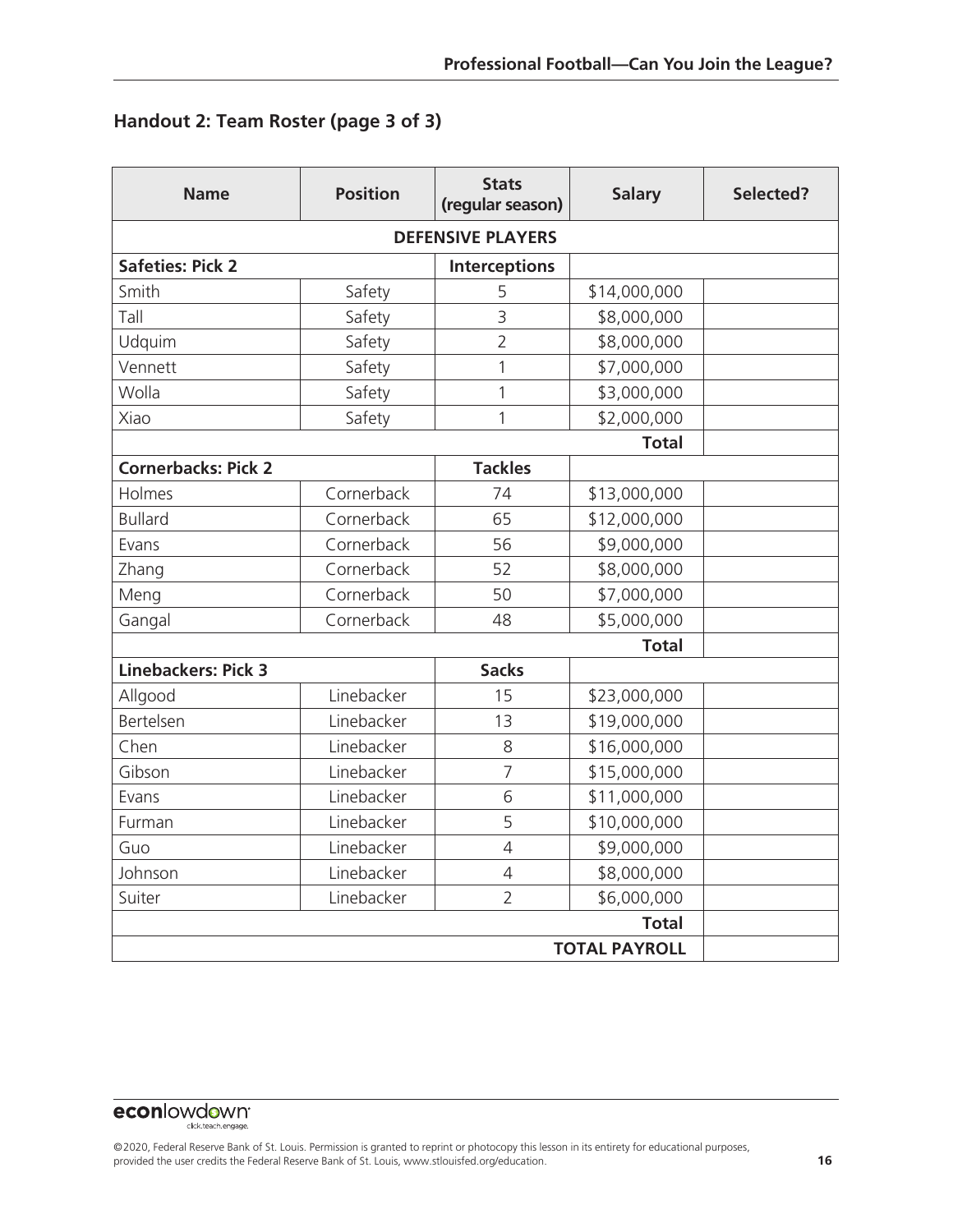#### Handout 3—Assessment Name:

Directions: Answer the following questions:

1. List two of the criteria required for a cartel to be successful.

2. How do economic incentives differ for a sports league cartel and the team owners?

3. Predict what might happen if professional football were left to a more competitive market.

4. Describe how a sports league cartel and the individual teams benefit one another.

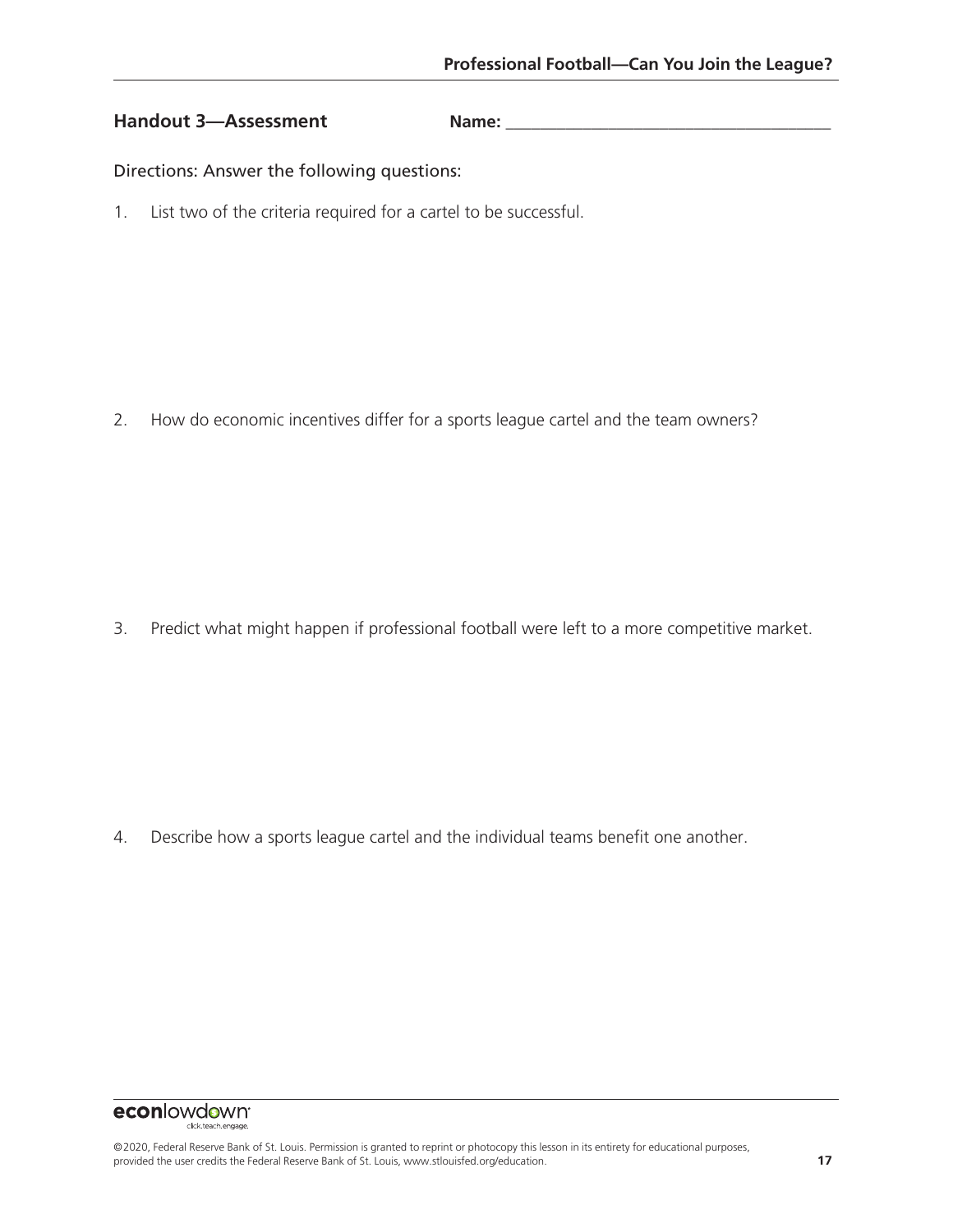#### **Handout 3: Assessment—Answer Key**

#### Answer the following questions:

- 1. List two of the criteria required for a cartel to be successful.
	- *• Cartels must control output—members agree to the terms of the cartel.*
	- *• Cartel members must produce a similar product.*
	- *• Cartels must divide the market and establish production quotas.*
	- *• Cartels must prevent cheating through rules.*
- 2. How do economic incentives differ for a sports league cartel and the team owners?

*Team owners want to field the best possible team, but the cartel wants the league to succeed. If a single team becomes too dominant, the league will not do as well and fans could lose interest, lowering collective profits.*

- 3. Predict what might happen if professional football were left to a more competitive market. *Answers will vary, but larger cities would likely have more teams. New locations might get*  teams as well. Teams would be able to spend more on payroll, possibly pushing less competitive *teams out of the business. Additional leagues could form in areas with excess demand for football.*
- 4. Describe how a sports league cartel and the individual teams benefit each other.

*Answers will vary but may include the following: Cartel rules keep teams somewhat evenly matched. The cartel maintains a team shortage, keeping ticket and merchandise prices higher than they would be in a more competitive market.*